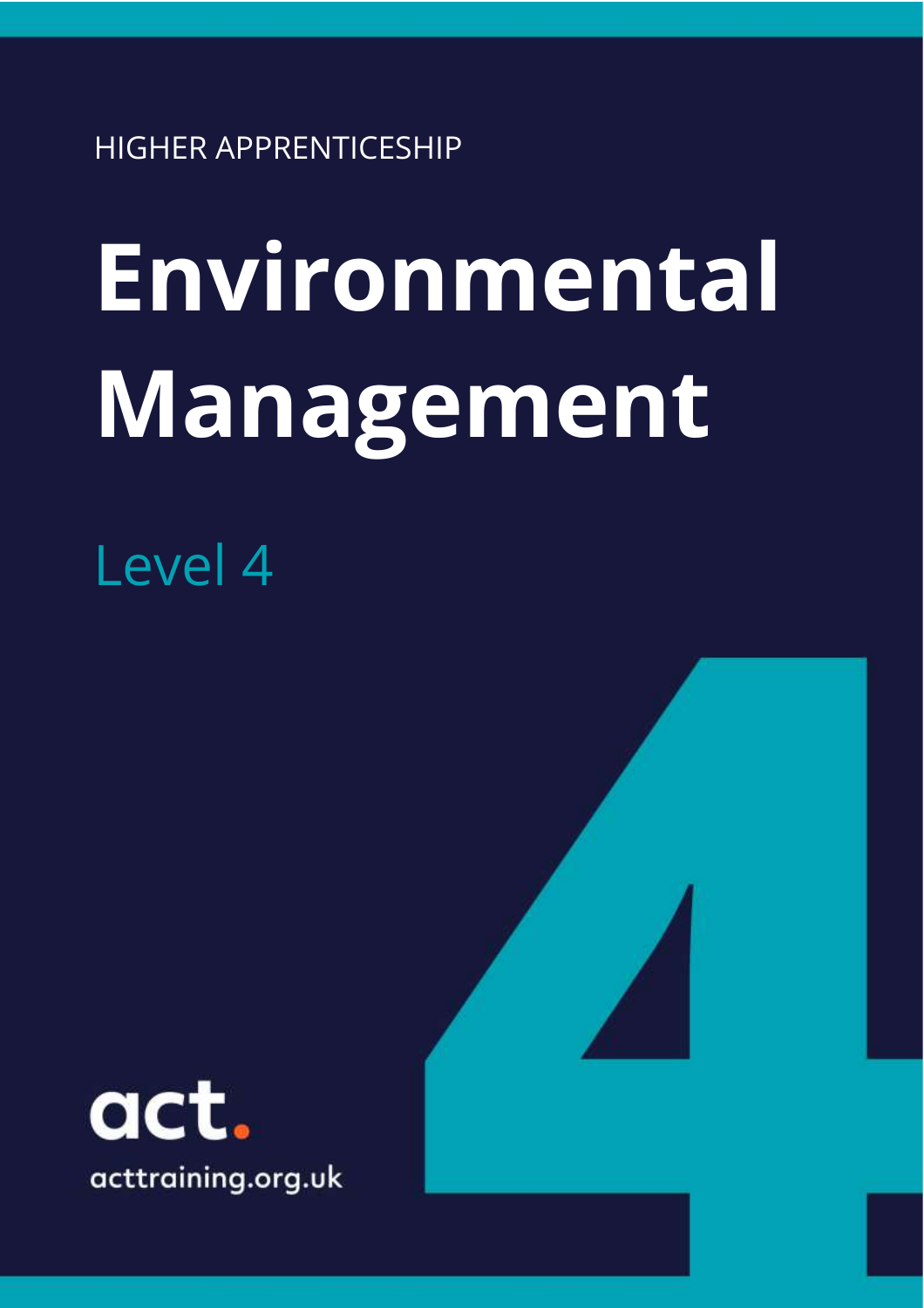## Level 4 Apprenticeship **ILM Level 4 Diploma in Management, with a focus on Environmental Management**

This qualification is aimed at Managers, Middle Managers and Senior Managers. Candidates operating at Level 4 play an integral role in setting and supporting organisational objectives through a wide range of functions. These could include environmental managers or sustainability managers, providing leadership and management, developing and implementing operational plans and improving and maintaining the organisation's environmental performance.

#### **Contents**

- Apprenticeship Framework
- Level 4 Diploma in Management & Principles of Leadership & Management
- Essential Skills Qualifications
- Welsh Language Development

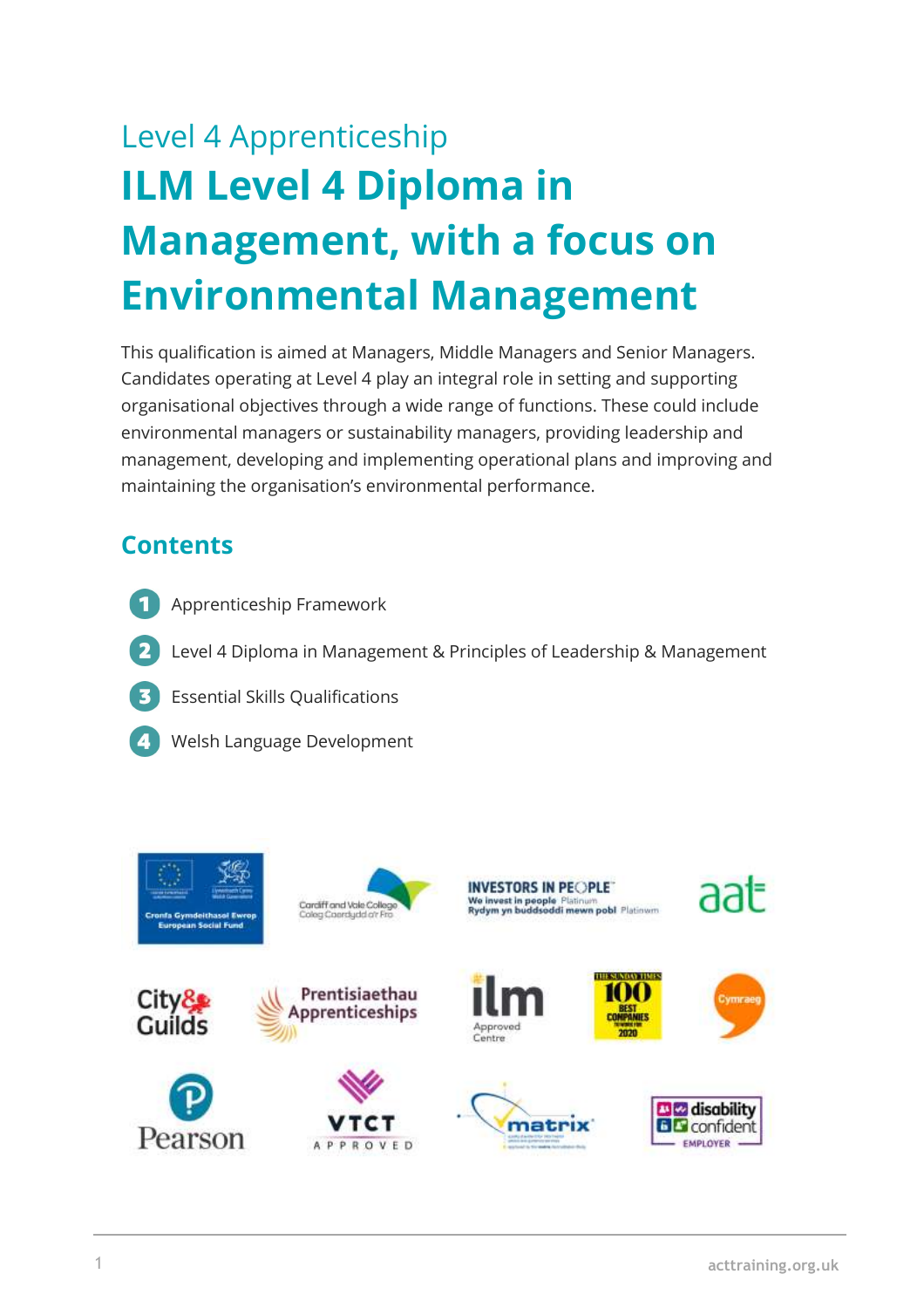## **Apprenticeship Framework**

The aim of the ILM Level 4 Management Apprenticeship with a focus on Environmental Management, is to develop your core leadership, environmental and sustainability skills. Take charge of your personal and professional development. Gain the skills to be able to plan and implement change and continuous improvement in the workplace.

#### **The programme prepares learners for roles such as:**

- Environmental Managers
- Sustainability Managers
- Middle Managers
- Senior Managers

#### **Who is this Apprenticeship for?**

The ILM Level 4 Diploma in Management with a focus on Environmental Management is ideal for managers moving into an environmental and sustainability position, who still retain responsibility for operational processes but are more removed from day to day line management duties.

#### **Overview**

ILM qualifications offer a flexible way for individuals to gain international recognition of their skills and to help develop their career through the acquisition of new skills. Develop the knowledge and skills required to take on higher level responsibilities such as planning and implementing change. Learners can choose from a range of units, to ensure that they gain the skills needed to make improvements in the workplace.

#### **On completion of this Apprenticeship you will achieve the following:**

- ILM Level 4 Diploma in Management (QCF)
- ILM Level 4 Diploma in Principles of Leadership & Management (VRQ)
- Level 2 Essential Skills
- Prentis-iaith Welsh Language Development

On the following pages, you will find information relating to the main qualification (Level 4 Diploma in Management & the Level 4 Diploma in Principles of L&M both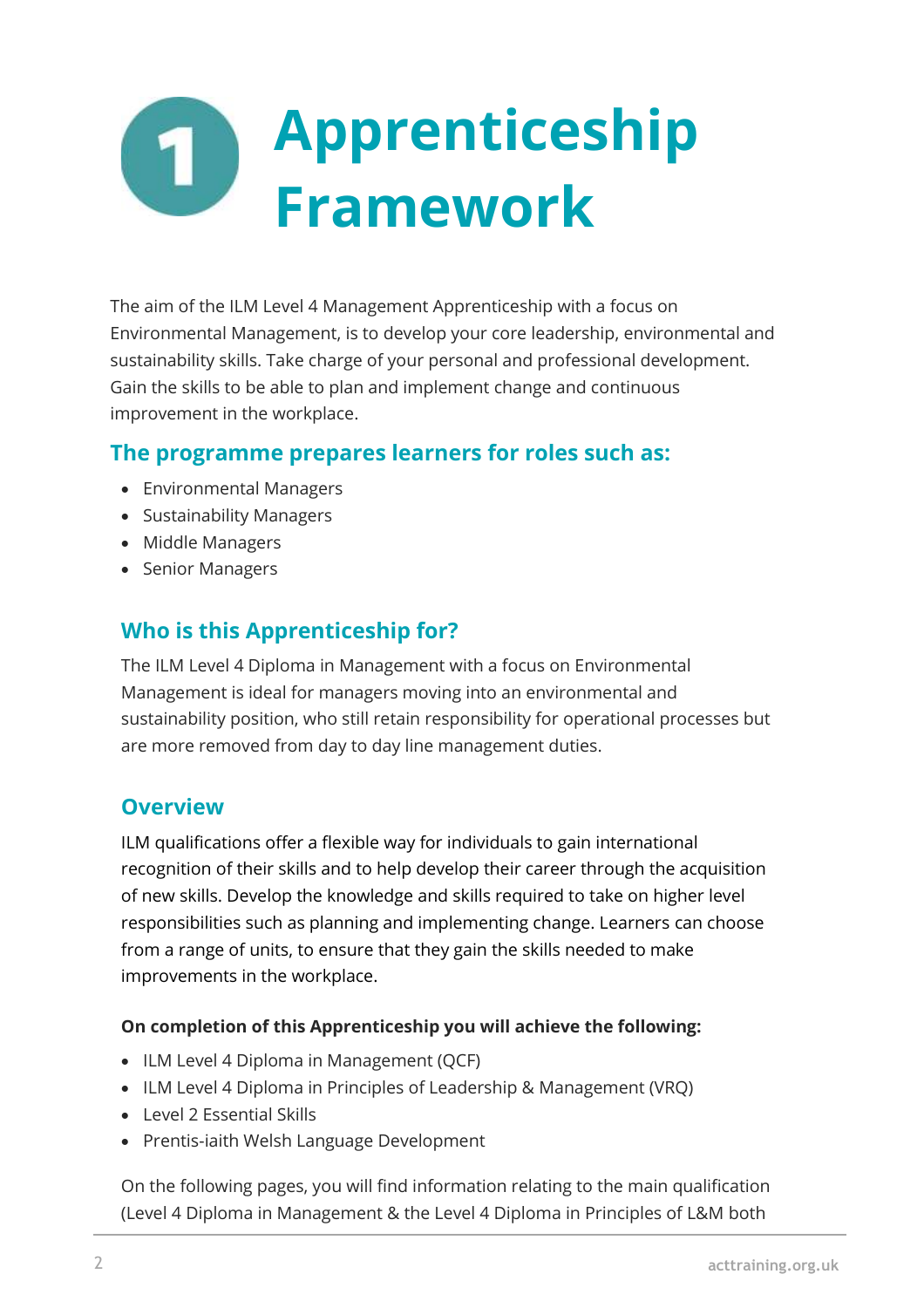with a focus on Environmental Management), as well as other aspects that will make up this Apprenticeship programme, including Essential Skills and Welsh Language Development.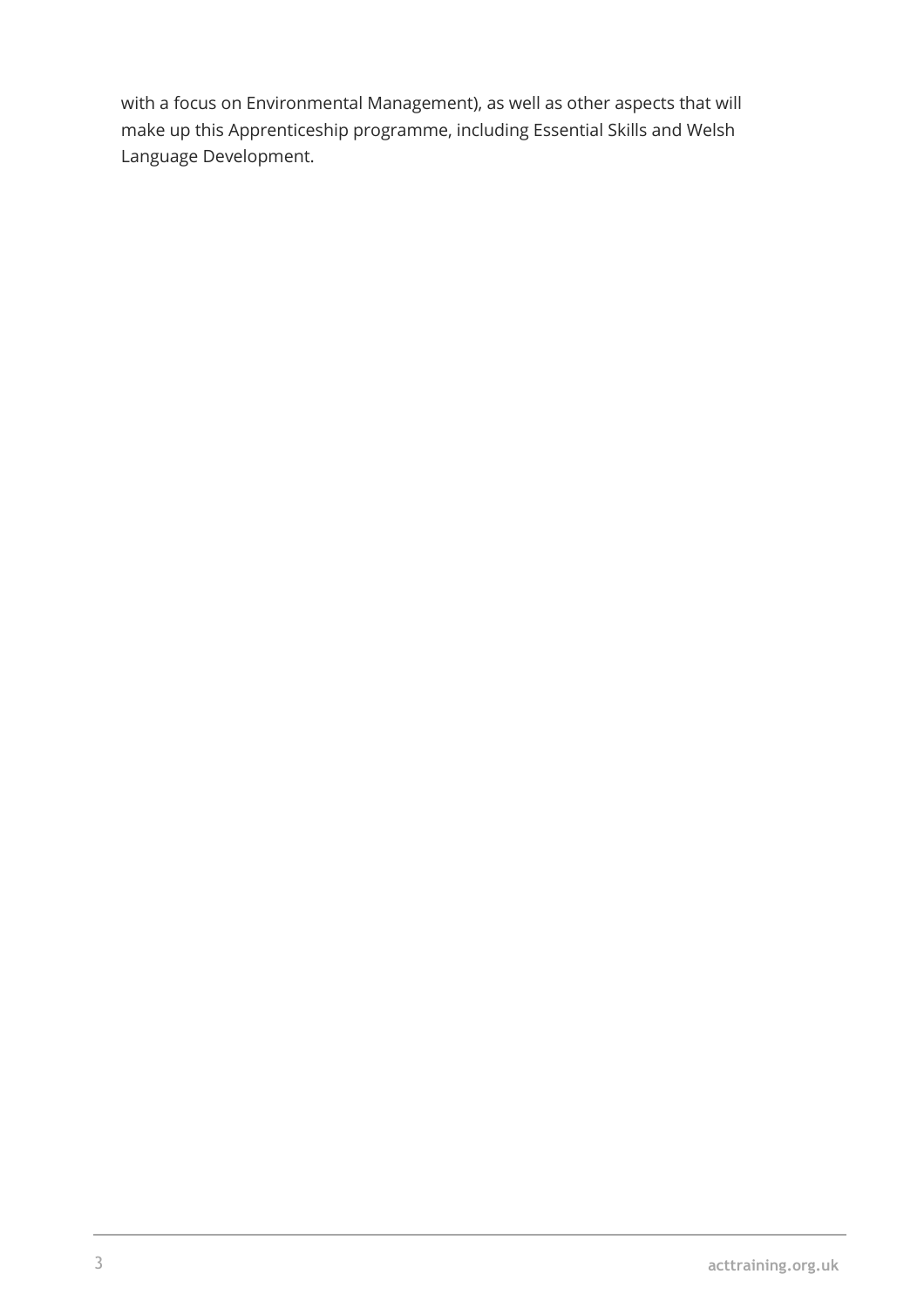### **ILM Level 4 Diploma in**  2 **Management**

This is the qualification you will be completing alongside your employment.

#### **Length of time to complete**

We will tailor your learning programmes to suit your needs, so that each learner's experience is unique. While learner's needs will be different, **the recommended time to complete this programme is 18 months**.

#### **Course Delivery**

This programme will primarily be delivered through 1-to-1 sessions with a member of the ACT delivery team, using a mixture of face-to-face and remote learning sessions.

An ACT assessor will meet with the learner, either in the workplace or through digital means (for example, Microsoft Teams) once a month for approximately two hours to support progress.

Learners will also be set tasks to complete between each visit, for approximately 4 hours per month (please note – this is just a guide and will vary based on learner needs).

#### **Examples of some of the tasks that might be set by our assessors include:**

- Product evidence evidence obtained in the workplace e.g. audits, environmental performance plans and strategies
- Written assignments

In addition, there are a series of online workshops and learner led courses that provide practical and applicable support to work-based activities. These workshops are available for all learners to book onto – see below for more details.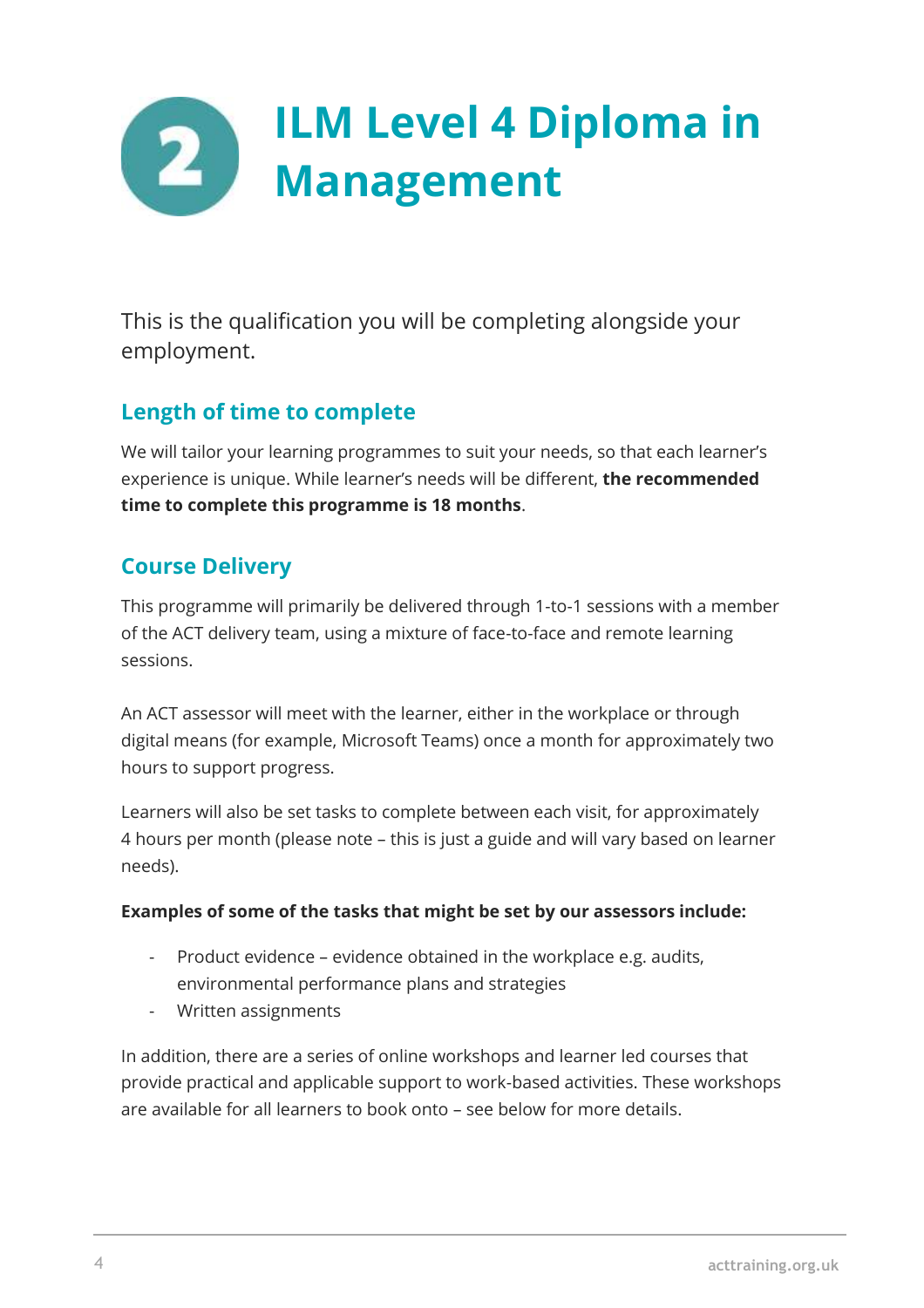#### **What you will learn**

The Level 4 Diploma in Management is a programme made up of a mixture of mandatory units (these have to be completed by all learners as part of the qualification) and optional units (we will work with you to decide what units are relevant to your role, and your business).

A brief overview of these units is below. Highlighted are the suggested units for Environmental Management

#### **Mandatory Units**

#### **Group A**

- Manage Personal and Professional Development
- Provide Leadership and Management
- Develop and Implement an Operational Plan
- Develop Working Relationships with Stakeholders
- Develop and Implement an Operational Plan
- Develop Working Relationships with **Stakeholders**

#### **Optional units\***

#### **Group B**

- Develop and Maintain Professional Networks
- Encourage Learning and Development
- Initiate and Implement Operational Change
- Discipline and Grievance Management
- Manage a Tendering Process
- Manage Physical Resources
- Manage the impact of Work Activities on the Environment
- Prepare for and Support Quality Audits
- Conduct Quality Audits
- Manage a Budget

#### **Group C**

- Manage health and safety in own area of responsibility
- Contribute to the design and development of an information system
- Manage information systems
- Manage events
- Manage customer service operations
- Review the quality of customer service
- Contribute to the improvement of business performance
- Resolve customers' problems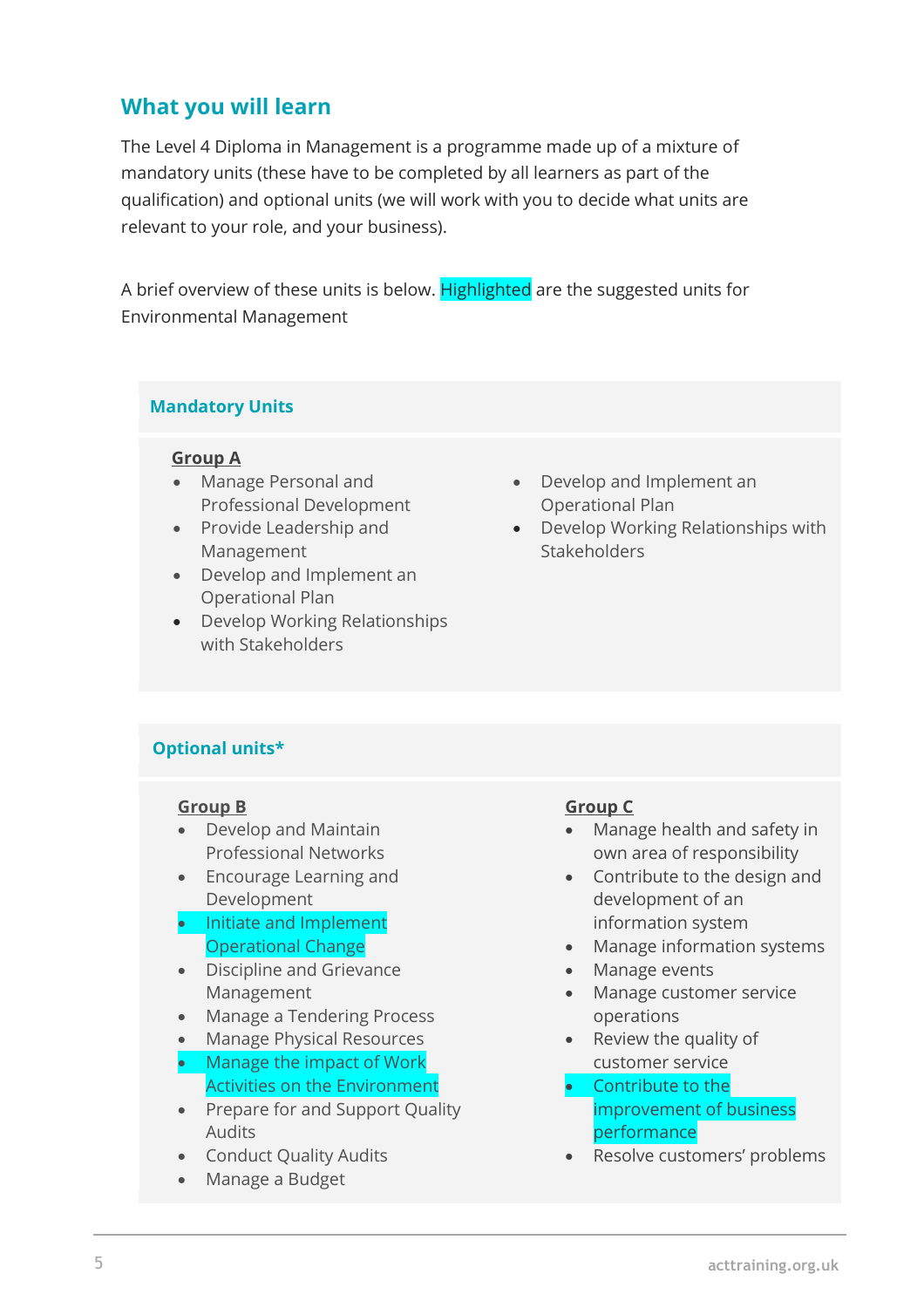- Manage a Project
- Manage Business Risk
- Manage Knowledge in an Organisation
- Recruitment, Selection and Induction Practice
- Manage Redundancy and Redeployment
- Promote Equality, Diversity and Inclusion in the workplace
- Manage Team Performance
- Manage Individuals' Performance
- Manage Individuals' Development in the Workplace
- Chair and Lead Meetings
- Encourage Innovation
- Manage Conflict in a Team
- Procure Products and/or Services
- Implement and Maintain Business Continuity Plans and Processes
- Resolve customers' complaints
- Analyse competitor activity
- Developing sales proposals
- Prioritising information for sales planning
- Negotiate in a business environment
- Collaborate with Other **Departments**
- Support Remote or Virtual Teams
- Contribute to the Development of a Strategic **Plan**
- Design Business Processes
- Develop and Manage Collaborative Relationships with Other Organisations
- Optimise the Use of Technology
- Manage Product and/or Service Development

\* Don't worry! During the first visit/meeting, our assessors work with all learners and employers to review which of the optional units are the most appropriate for your programme.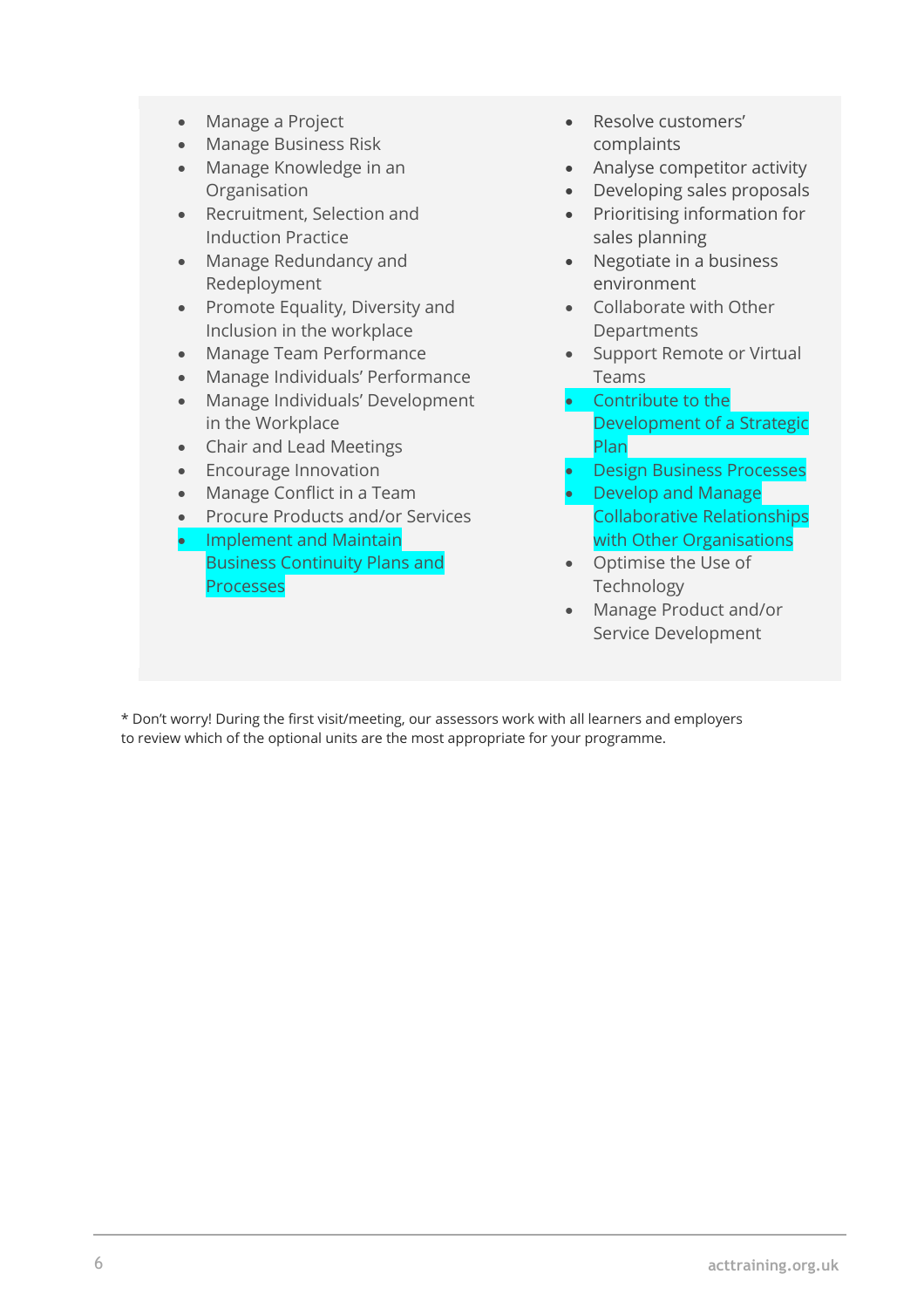#### **Workshops**

The Level 4 Diploma in Principles of Leadership & Management with a focus on Environmental Management is delivered by an approved ILM tutor via 5 one-day workshops and 2 e-learning / assessment modules over a number of pre-agreed dates and is assessed via 6 written assignments and a reflective log.

These workshops are delivered using a mix of face-to-face workshops and online programmes such as Microsoft Teams.

Each workshop runs for 2.5-3 hours and are run frequently. **We have provided an overview of these on the following pages.**

#### **525 Improving and Maintaining the Organisations Environmental Performance**

The workshop objectives are as follows:

- Understand the strategic context of environmental sustainability
- Understand how to identify and resolve environmental problems and issues through an environmental audit

#### **507 Understanding the Organisation Environment**

The workshop objectives are as follows:

- Be able to analyse how an organisation is affected by the macroenvironment
- Understand the impact of economic and political factors on the organisation
- Understand the legal environment within which the organisation operates

#### **332 Understanding sustainability and environmental issues in an organisation**

- Understand sustainability and corporate social responsibility
- Understand environmental issues affecting the organisation and how these issues can be managed
- Understand the constraints and opportunities of an organisation's building(s) in being environmentally friendly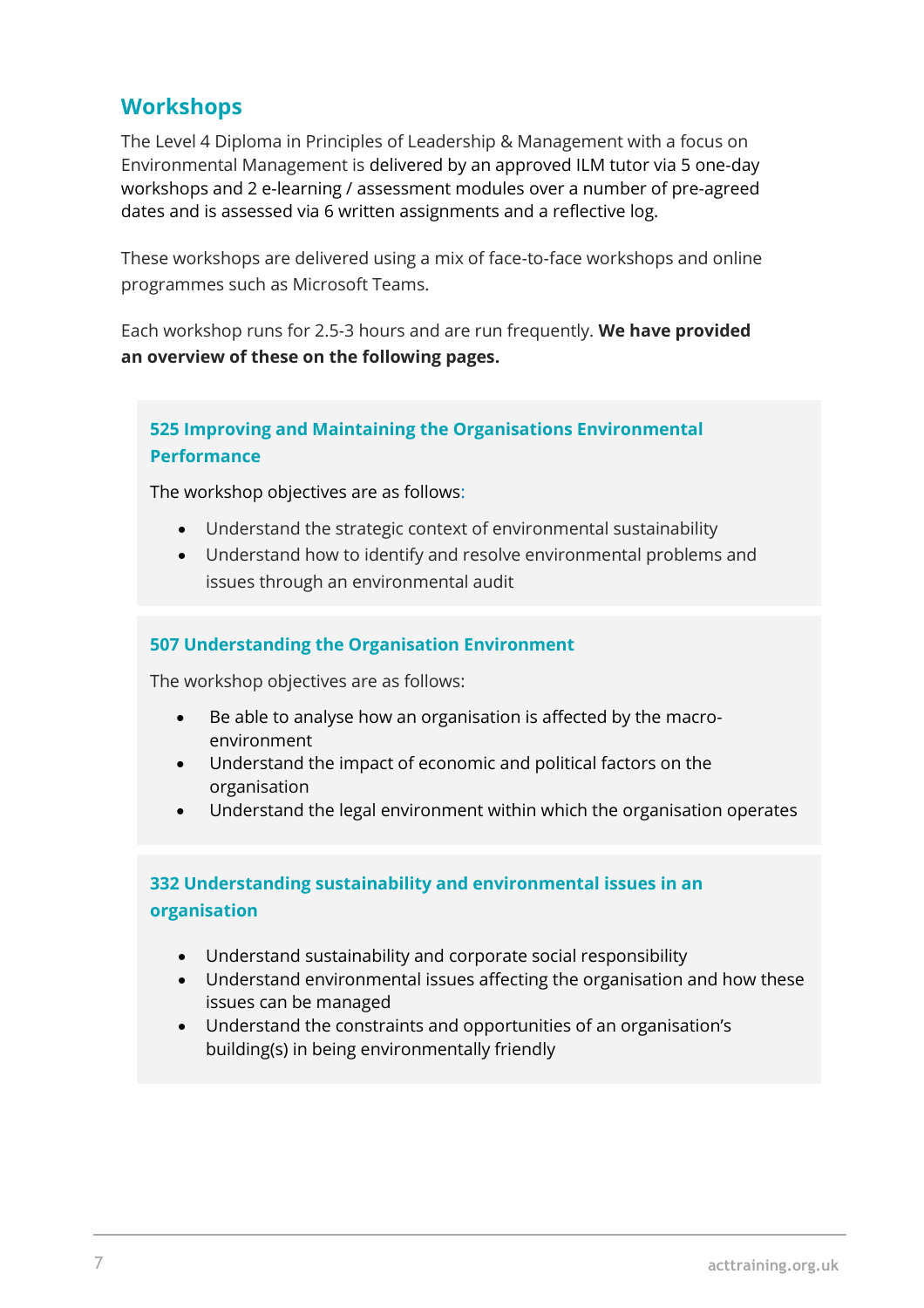#### **334 Understanding and developing relationships in the workplace**

The workshop objectives are as follows:

- To understand the needs and/or expectations of others
- Know how to meet the needs and/or expectations of others
- Know how to manage relationships where it is not possible to meet the needs and/or expectations of others

#### **400 Understanding the Management role to improve management performance**

The workshop objectives are as follows:

- Organisational goals and objectives
- Managerial responsibilities for achievement of goals and objectives
- Identify areas for development and produce a development plan

#### **417 – Managing and implementing change in the workplace**

The workshop objectives are as follows:

- Why is change important
- Why is it important to manage and implement change

#### **409 – Managing Personal Development**

This unit is carried out through ongoing assessment throughout the duration of your qualification. It covers the principles behind managing your own personal development, along with activities to create a personal development plan (PDP), undertake learning activities and evaluate their effectiveness in affecting workplace performance.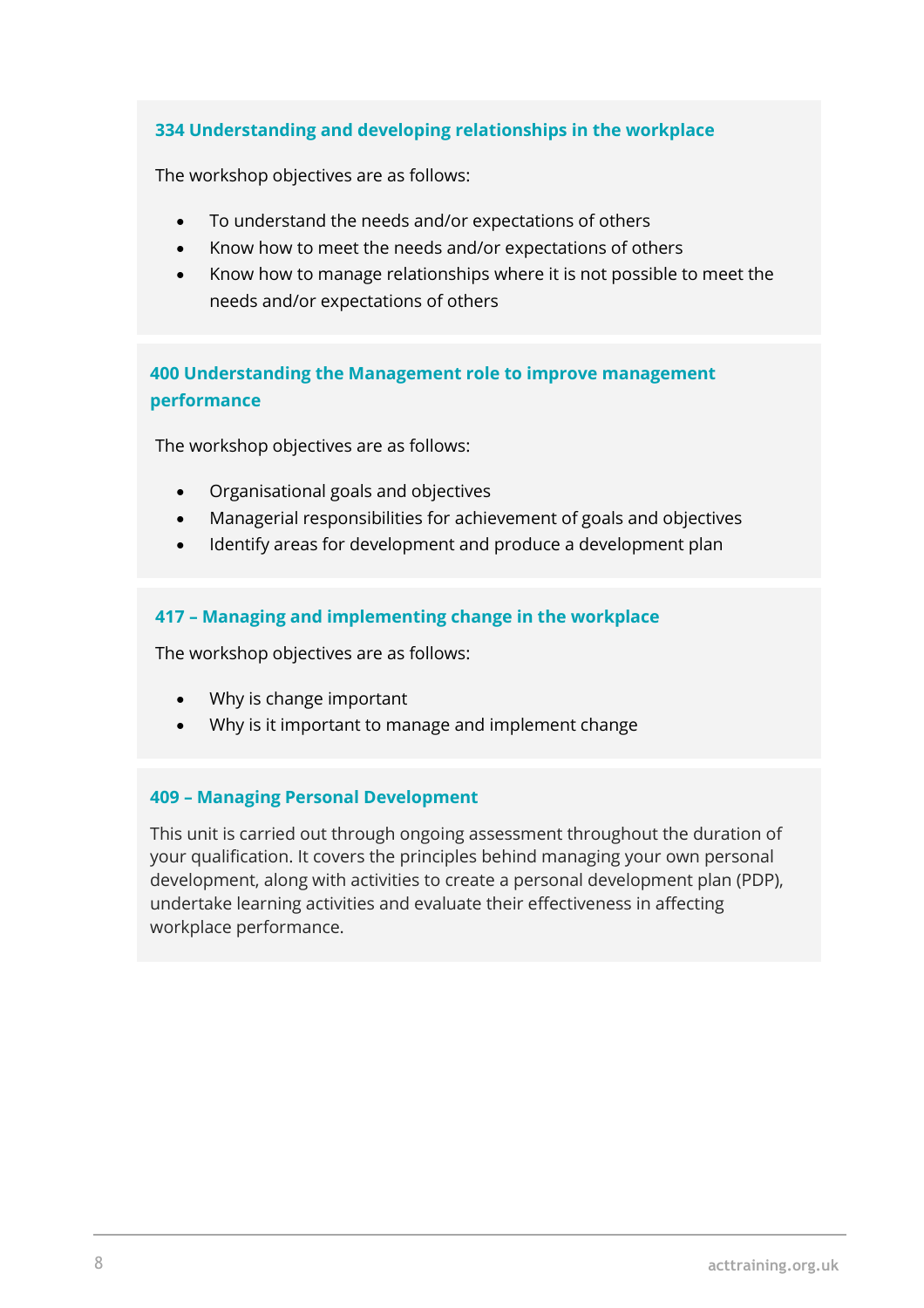#### **Have any questions about our Level 4 Diploma in**

#### **Management?**

We are here to help. If you have any further questions or enquiries about the main qualification element of the programme, please contact our Route Manager:

**Kelly Harry Route Manager for Management [kellyharry@acttraining.org.uk](mailto:kellyharry@acttraining.org.uk)**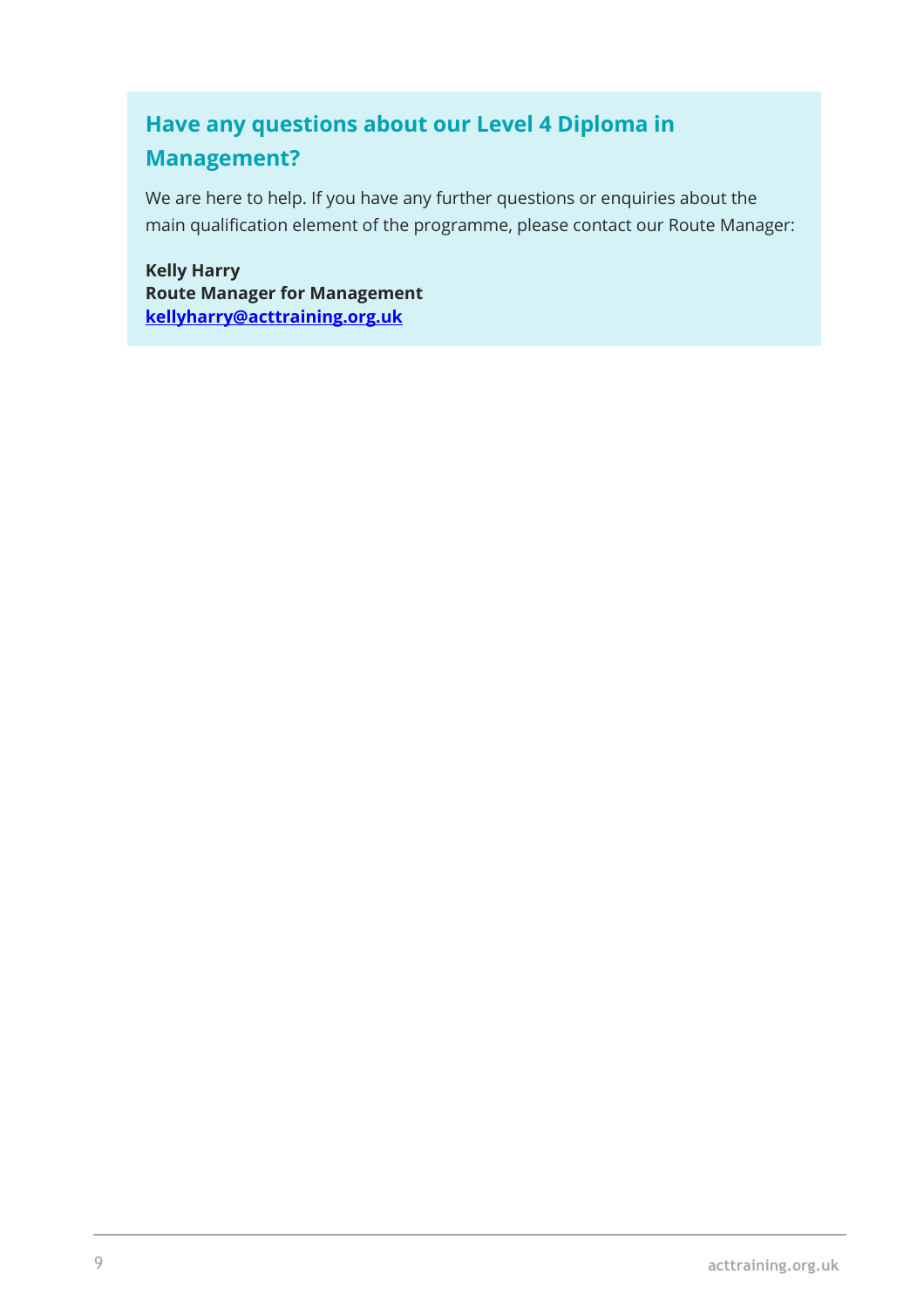## **Essential Skills** 3) **Qualifications**

When you agree to undertake an Apprenticeship, you may be required to complete Essential Skills as part of your Apprenticeship framework.

#### **What are Essential Skills?**

Essential Skills qualifications develop learners' knowledge and understanding of **Application of Number** (Numeracy), **Communication** (Literacy) and **Digital Literacy**. These qualifications enable learners to demonstrate that they can apply these vital skills to a range of situations whilst at work, in learning and throughout life.

The Essential Skills qualifications you are required to complete depend upon your previous qualifications, the Apprenticeship level you are completing and your own particular needs.

The Essential Skills qualifications are all available at four levels, depending on your individual needs (Entry 3, Level 1, Level 2, and Level 3) and includes:

#### **Essential Application of Number Skills**

- Understand numerical data
- Carry out calculations
- Interpret and present results findings

#### **Essential Communication Skills**

- Speaking and listening
- Reading
- Writing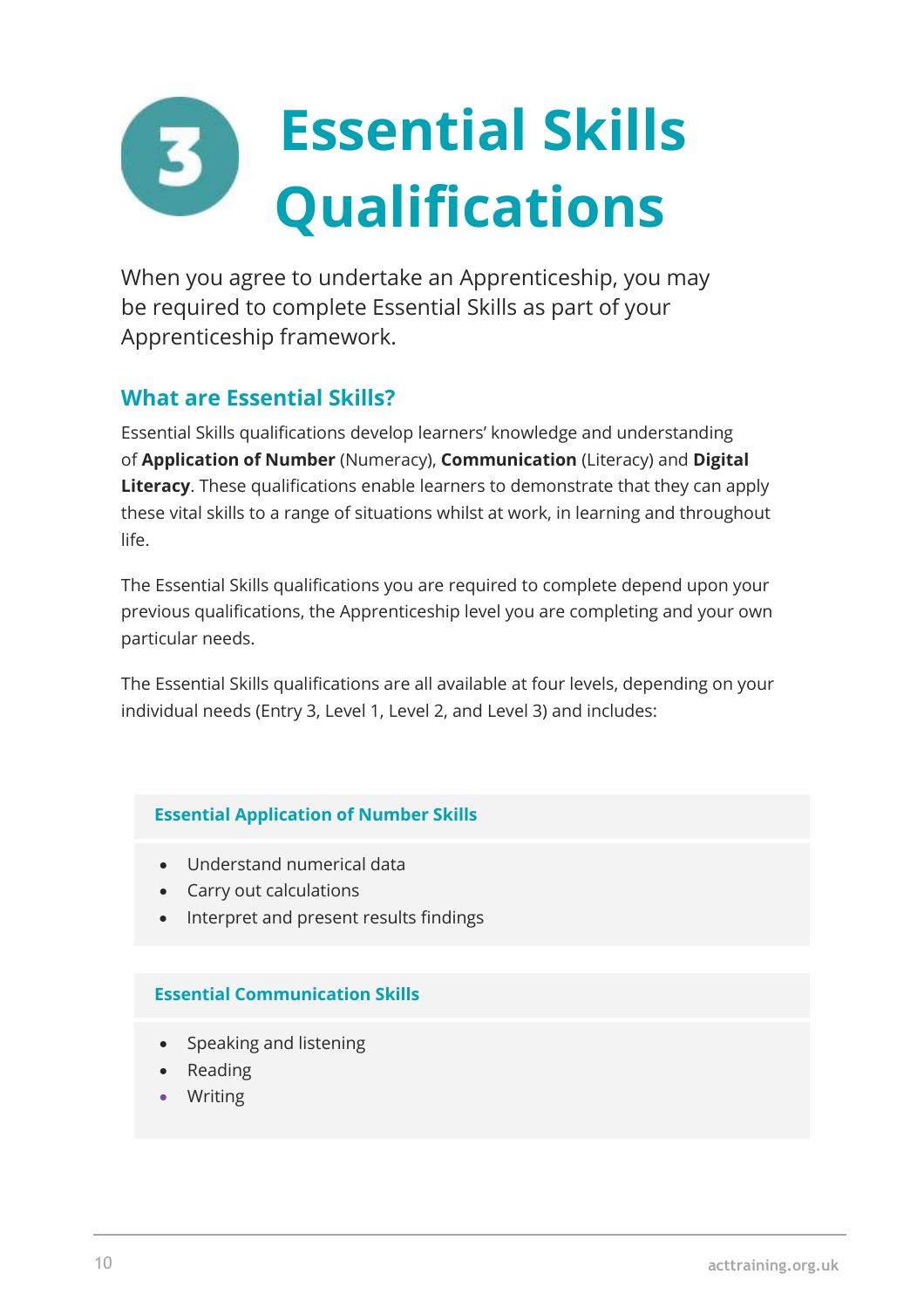#### **Essential Digital Literacy Skills**

- Digital responsibility
- Digital productivity
- Digital information literacy
- Digital collaboration
- Digital creativity
- Digital learning

#### **Wales Essential Skills Toolkit (WEST)**

All learners will undertake WEST when signing up for an Apprenticeship. These are a set of online skills assessments that calculate the level of ability and understanding in Literacy (Communication), Numeracy (Application of Number) and Digital Literacy.

The WEST assessments are not exams and have no pass or fail criteria. WEST assessments can be completed in Welsh or English, and the Application of Number assessment is bilingual (any learners who would like to explore this, just ask!). There are no set time limits for any of the assessments, but they must be taken under supervised conditions.

WEST is a vital part of your learner journey. The results help your Essential Skills Tutor plan your learning programme to meet your specific needs. As well as assessments, you will also be encouraged to use WEST to develop your skills throughout your Apprenticeship programme. Your Essential Skills Tutor will provide guidance on how to use WEST fully.

#### **Course Delivery**

If you are required to complete your Essential Skills as part of the Apprenticeship framework, they will be discussed at your first visit with your Assessor and employer.

Through analysis of your WEST results and a detailed conversation, a learning plan will be put in place to support the achievement of any Essential Skills you are required to complete.

Together you will agree the best times and locations for the support for both you and your employer, balancing your personal needs and your work life commitments.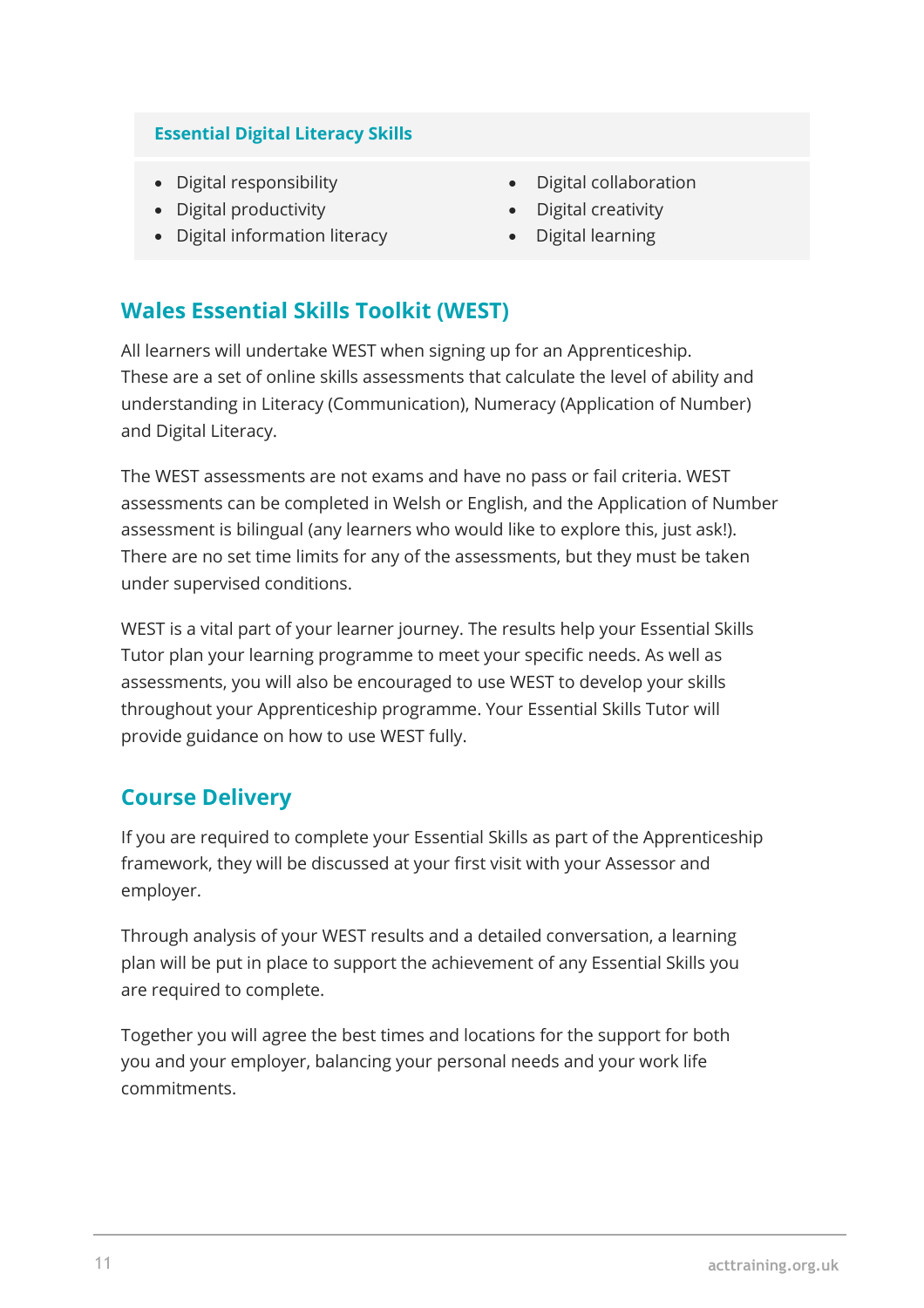#### **Examples of how we will support you with this include:**

- Support with a member of our Essential Skills team
- Attendance at group workshops
- Digital workshop sessions

If you have already achieved qualifications in literacy, numeracy or digital literacy, but would like to further develop these skills with the support of our Tutors, just let your Assessor know and this can be arranged for you.

#### **Length of time to complete**

We tailor your learning programme to your needs; so, every learner's learning programme is unique. Whilst we cannot say for certain how long it will take to complete your Essential Skills qualification(s), we are able to give you a little guidance on time frames. These guidelines depend on the Apprenticeship level you are completing and your own particular needs. For example:

| <b>Application of Number</b> | Approximately 7-8 weeks <sup>*</sup> |
|------------------------------|--------------------------------------|
| <b>Communications</b>        | Approximately 8 weeks <sup>*</sup>   |
| <b>Digital Literacy</b>      | Approximately 4 weeks <sup>*</sup>   |

\*Includes Task and Test

#### **Please note:**

- Each skills session is between 1.5 to 2.5 hours, depending upon method of support. Your Essential Skills Tutor will discuss the time required for your Essential Skills assessments with you, which will also depend upon the level you are taking.
- We often find that where we need to work with you to upskill by more than one level, we may ask you to attend some extra sessions with us. Don't worry – we have a range of ways that we can help you to do this (for example through skills sessions).
- We can support you on a one to one basis, but as you may appreciate these spaces are limited. Please discuss with your Assessor.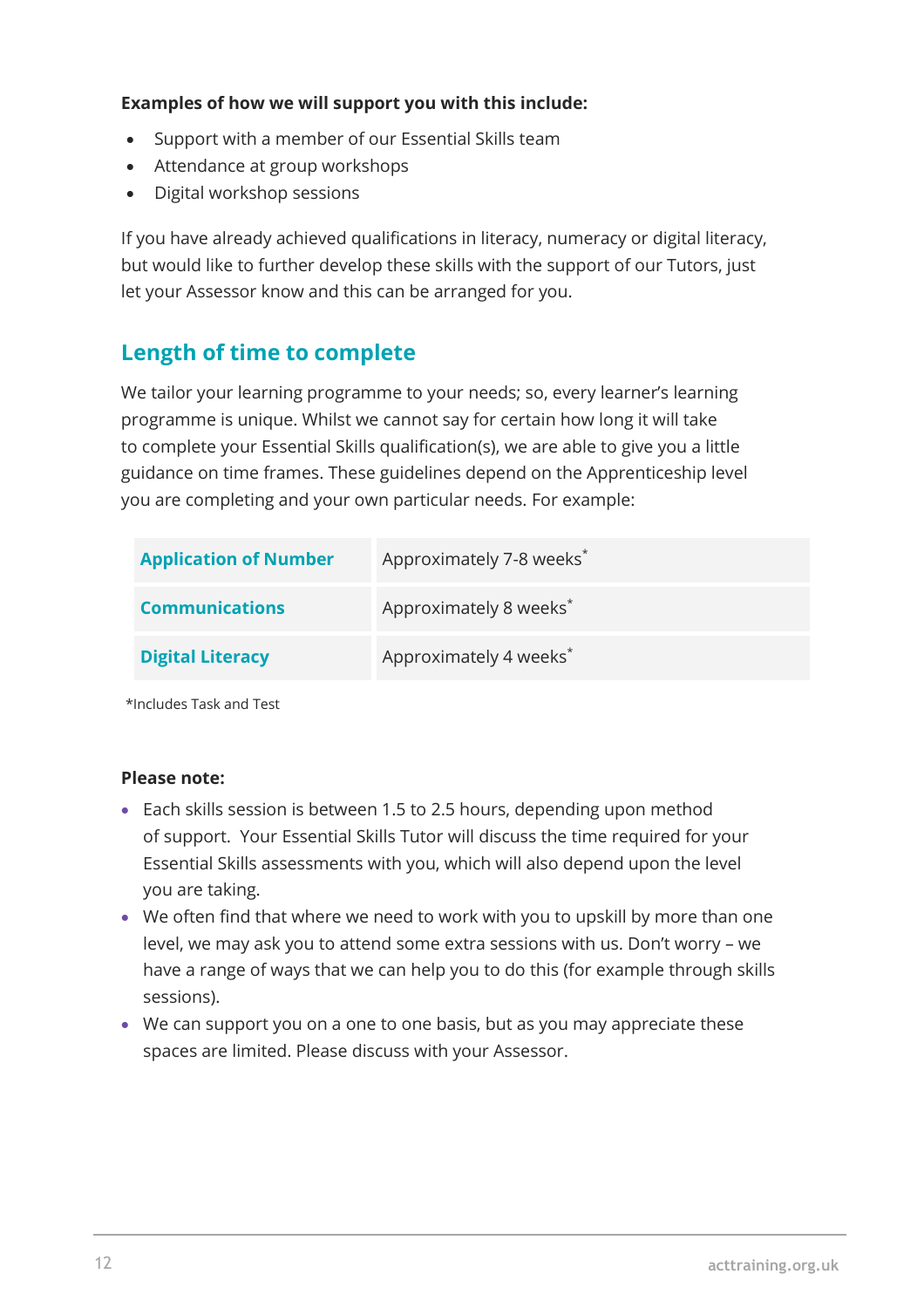#### **Proxy**

If you already hold qualifications, these may be used as 'proxy' towards your Apprenticeship framework. As a result, you will be exempt from achieving that particular Essential Skill, if you wish.

Below are some examples, although this list is not exhaustive. All applications for proxy will be checked and confirmed at the start of your Apprenticeship. Please be aware that original certificates will need to be produced within the first 8 weeks in order to be exempt from Essential Skills.

| <b>Essential Skill</b>        | <b>Proxy</b>                                                   |
|-------------------------------|----------------------------------------------------------------|
| <b>Communication Level 1</b>  | GCSE G or above, Key Skills or Essential Skills Wales          |
| Communication Level 2         | GCSE C or above, Key Skills or Essential Skills Wales          |
| Communication Level 3         | AS/A Level E or above, Key Skills or Essential Skills<br>Wales |
| Application of Number Level 1 | GCSE G or above, Key Skills or Essential Skills Wales          |
| Application of Number Level 2 | GCSE C or above, Key Skills or Essential Skills Wales          |
| Application of Number Level 3 | AS/A Level E or above, Key Skills or Essential Skills<br>Wales |

This will be discussed with you before you sign up with us, and will also be followed up by your assessor before and during your first visit from us.

#### **Have any questions about Essential Skills?**

We are here to help. If you have any further questions or enquiries about Essential Skills element of the programme, please contact our Essential Skills Manager:

**Julie Maughan Essential Skills Manager [juliemaughan@acttraining.org.uk](mailto:juliemaughan@acttraining.org.uk)**